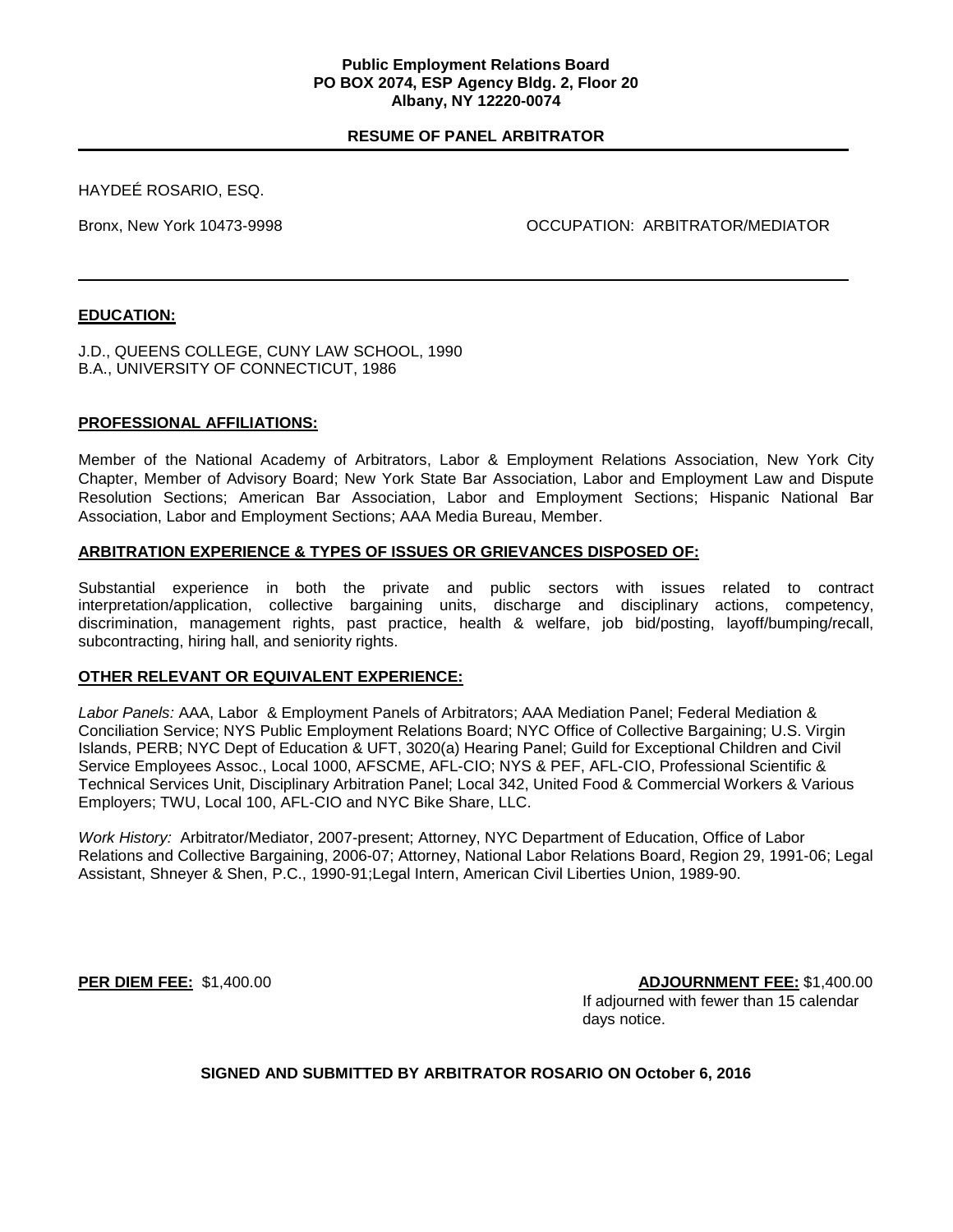## **Public Employment Relations Board PO BOX 2074, ESP Agency Bldg. 2, Floor 20 Albany, NY 12220-0074**

# **BILLING DISCLOSURE STATEMENT**

# ARBITRATOR'S NAME: **HAYDEÉ ROSARIO, ESQ.**

The following is a description of my fees and expenses:

#### A) HEARING TIME.

- (1) My per diem is **\$1,400.00** for each day or any part thereof spent hearing a case.
- (2) If a hearing day exceeds \_\_ hours, I charge:

**a** a second full per diem **a a** *\_\_\_\_\_* a prorated per diem

**X** no additional charge **William** Controllery control of the reservice

(3) Additional comments:

B) STUDY TIME.

- (1) I charge **\$1,400.00** for each day spent in preparation of the opinion and award.
- (2) This charge **X** will \_\_ will not be prorated for partial days devoted to such preparation.
- (3) Additional comments:

## C) TRAVEL TIME AND EXPENSES.

- (1) When travel time plus hearing time exceeds \_\_\_\_ hours in a calendar day:
	- \_ **X \_** Not applicable (no additional charge)

\_\_\_\_\_\_\_I charge as follows (describe):

(2) I charge for actual, travel-related expenses incurred in connection with the case \_ **X**\_\_YES \_ \_\_ NO.

Where appropriate, a mileage charge for auto travel will be billed at:

**\_\_X** Prevailing IRS rate \_\_\_\_\_\_\_\_\_\_\_\_\_\_ Other (describe):

(3) When the scheduled hearing day(s) requires an overnight stay:

\_\_**X**\_ There is no charge, other than for lodging and subsistence

\_\_\_\_\_ I charge as follows (describe):

(4) Additional Comments: